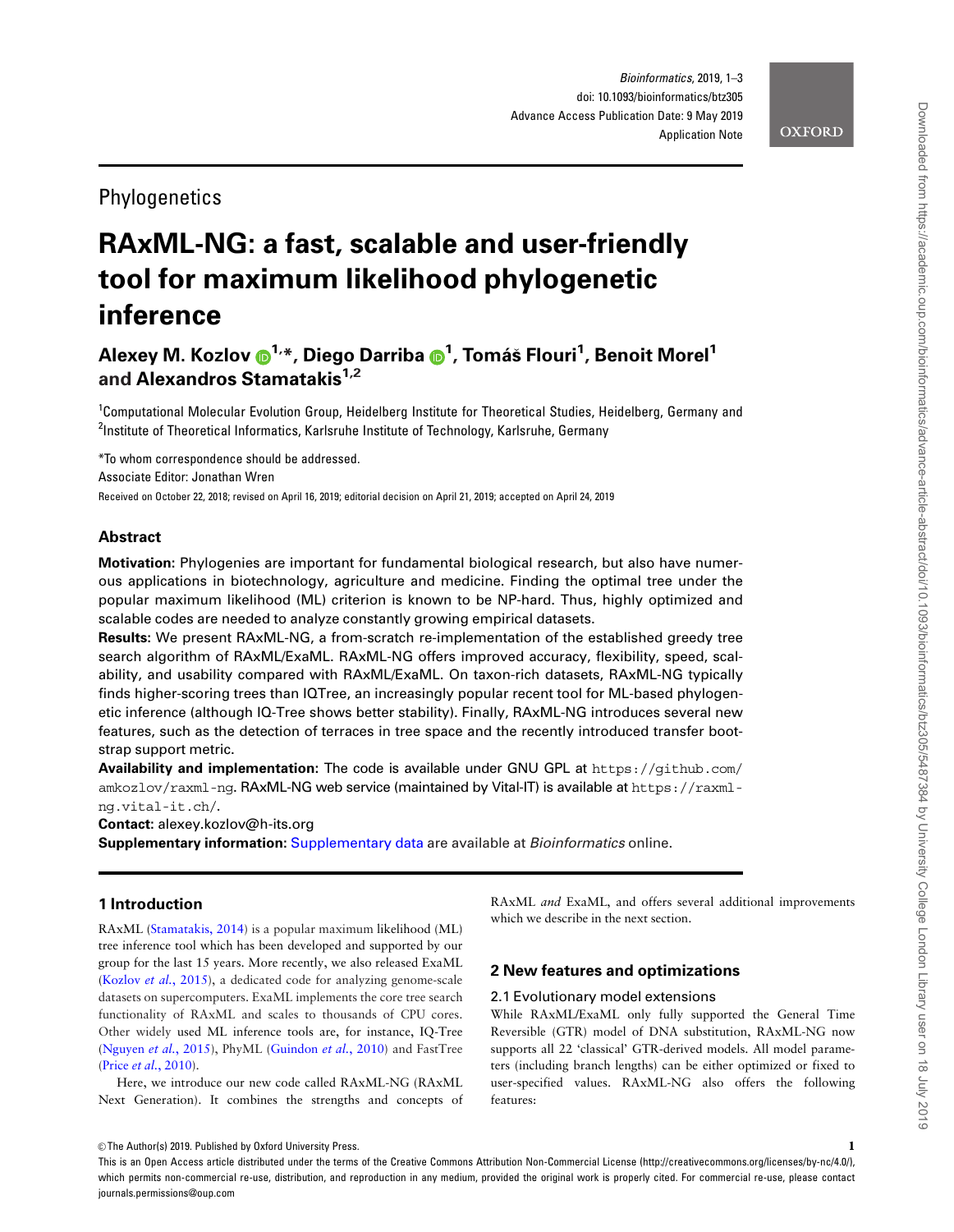by other software tools developed in our lab such as ModelTest-NG and EPA-NG ([Barbera](#page-2-0) et al., 2018). This yields our likelihood computation code more error-proof than in RAxML/ExaML. A recent evaluation of fast ML-based methods (Zhou et al.[, 2018](#page-2-0)) showed that IQTree yields the best tree inference accuracy, closely followed by RAxML/ExaML. Thus, we benchmarked RAxML-NG against these three programs on the collection of empirical datasets used by Zhou et al. RAxML-NG found the best-scoring tree for the highest number of datasets (19/21) among all programs tested, while being  $1.3\times$  to  $4.5\times$  faster. Furthermore, it scales to the large number of cores with a parallel efficiency of up to 125% (see [Supplementary](https://academic.oup.com/bioinformatics/article-lookup/doi/10.1093/bioinformatics/btz305#supplementary-data) [Material](https://academic.oup.com/bioinformatics/article-lookup/doi/10.1093/bioinformatics/btz305#supplementary-data) for details). In summary, RAxML-NG is clearly superior to RAxML/ExaML, and thus we recommend that the users of these codes upgrade as soon as possible. Comparison to IQTree yielded mixed results: although RAxML-NG is generally faster and returns higher-scoring trees on taxon-rich alignments, IQTree results show much lower variance. Hence, on alignments with strong phylogenetic signal, IQTree may require fewer replicate searches than RAxML-NG to find the best-scoring tree. 4 Availability and user support The RAxML-NG source code as well as pre-compiled binaries for Linux and MacOS are available at [https://github.com/amkozlov/](https://github.com/amkozlov/raxml-ng)

[raxml-ng.](https://github.com/amkozlov/raxml-ng) RAxML-NG is also available as a web service (maintained by the Vital-IT unit of the Swiss Institute of Bioinformatics) at [https://raxml-ng.vital-it.ch/.](https://raxml-ng.vital-it.ch/) An up-to-date user manual is available at<https://github.com/amkozlov/raxml-ng/wiki>. User support is provided via the RAxML Google group at: [https://groups.google.](https://groups.google.com/forum/#!forum/raxml) [com/forum/#!forum/raxml](https://groups.google.com/forum/#!forum/raxml).

### 5 Future work

3 Evaluation

In future versions of RAxML-NG, we plan to add site heterogeneity models such as RAxML-CAT [\(Stamatakis, 2006](#page-2-0)) and PhyloBayes-CAT (Le et al.[, 2008](#page-2-0)), as well as non-reversible context-dependent models of evolution (Baele et al., 2010). Furthermore, we plan to explore orthogonal parallelization schemes (across tree nodes and/or topological moves), for leveraging the capabilities of modern parallel hardware and more efficiently analyzing datasets with thousands of taxa.

### Acknowledgements

We thank Lucas Czech, Pierre Barbera and members of the RAxML google group for helpful suggestions and testing the beta version of this software. We also thank Fabio Lehmann and Heinz Stockinger for the implementation and support of the RAxML-NG web server. Fast TBE computation code was contributed by Sarah Lutteropp.

## Funding

This work was financially supported by the Klaus Tschira Foundation.

Conflict of Interest: none declared.

#### **References**

- 1. edge-proportional branch length estimation for multi-gene alignments,
- 2. FreeRate model of rate heterogeneity ([Yang, 1995\)](#page-2-0),
- 3. per-rate scalers in the  $\Gamma$  model of rate heterogeneity to prevent numerical underflow on large trees.

#### 2.2 Search algorithm modifications

The subtree enumeration method used in RAxML/ExaML occasionally skipped promising topological moves; this has now been fixed in RAxML-NG (see [Supplementary Material](https://academic.oup.com/bioinformatics/article-lookup/doi/10.1093/bioinformatics/btz305#supplementary-data) for details). Further, RAxML-NG employs a two-step L-BFGS-B method [\(Fletcher, 1987](#page-2-0)) to optimize the parameters of the LG4X model (Le et al.[, 2012](#page-2-0)). This approach (first introduced in IQ-Tree) is usually faster and more stable than the sequential optimization using Brent's method in RAxML/ExaML.

#### 2.3 Transfer bootstrap

RAxML-NG can compute the novel branch support metric called transfer bootstrap expectation (TBE) recently proposed in [\(Lemoine](#page-2-0) et al.[, 2018](#page-2-0)). When compared with the classic Felsenstein bootstrap, TBE is less sensitive to individual misplaced taxa in replicate trees, and thus better suited to reveal well-supported deep splits in large trees with thousands of taxa.

#### 2.4 Phylogenetic terraces

Certain patterns of missing data in multi-gene alignments can yield multiple tree topologies with identical likelihood scores—a phenomenon known as *terraces* in tree space [\(Sanderson](#page-2-0) et al., 2011). RAxML-NG employs the recently released terraphast library (Biczok et al.[, 2017\)](#page-2-0) to assess if the inferred best-scoring ML tree resides on a terrace, and report the size of that terrace.

#### 2.5 Performance and scalability

In RAxML-NG, we further optimized the vectorized likelihood computation kernels and eliminated known sequential bottlenecks of RAxML. We also integrated an optimization technique for likeli-hood calculations known as site repeats ([Kobert](#page-2-0) et al., 2017) which yields runtime improvements of 10–60%. Finally, RAxML-NG implements several features for enhancing parallel efficiency, previously only available in ExaML:

- 1. efficient fine-grained parallelization with MPI or MPI+pthreads,
- 2. binary input file format (compressed alignment),
- 3. restart from a checkpoint,
- 4. improved load balancing for multi-gene alignments [\(Kobert](#page-2-0) et al.[, 2014\)](#page-2-0)

#### 2.6 Usability

Several RAxML-NG features aim to improve usability and avoid common pitfalls: auto-detection of CPU instruction set and number of cores, recommendation for the optimal number of threads, automatic restart from the last checkpoint after program interruption, search progress reporting in the log file etc.

#### 2.7 Modularization

RAxML and ExaML are large monolithic codes. This hindered maintenance, extension and code reuse. In RAxML-NG, we encapsulated the phylogenetic likelihood kernels and numerical optimization routines in two libraries: libpll [\(https://github.com/xflouris/](https://github.com/xflouris/libpll-2) [libpll-2\)](https://github.com/xflouris/libpll-2) and pll-modules (<https://github.com/ddarriba/pll-modules>), respectively. Both libraries include unit tests and are also being used

Baele,G. et al. (2010) Using non-reversible context-dependent evolutionary models to study substitution patterns in primate non-coding sequences. J. Mol. Evol., 71, 34–50.